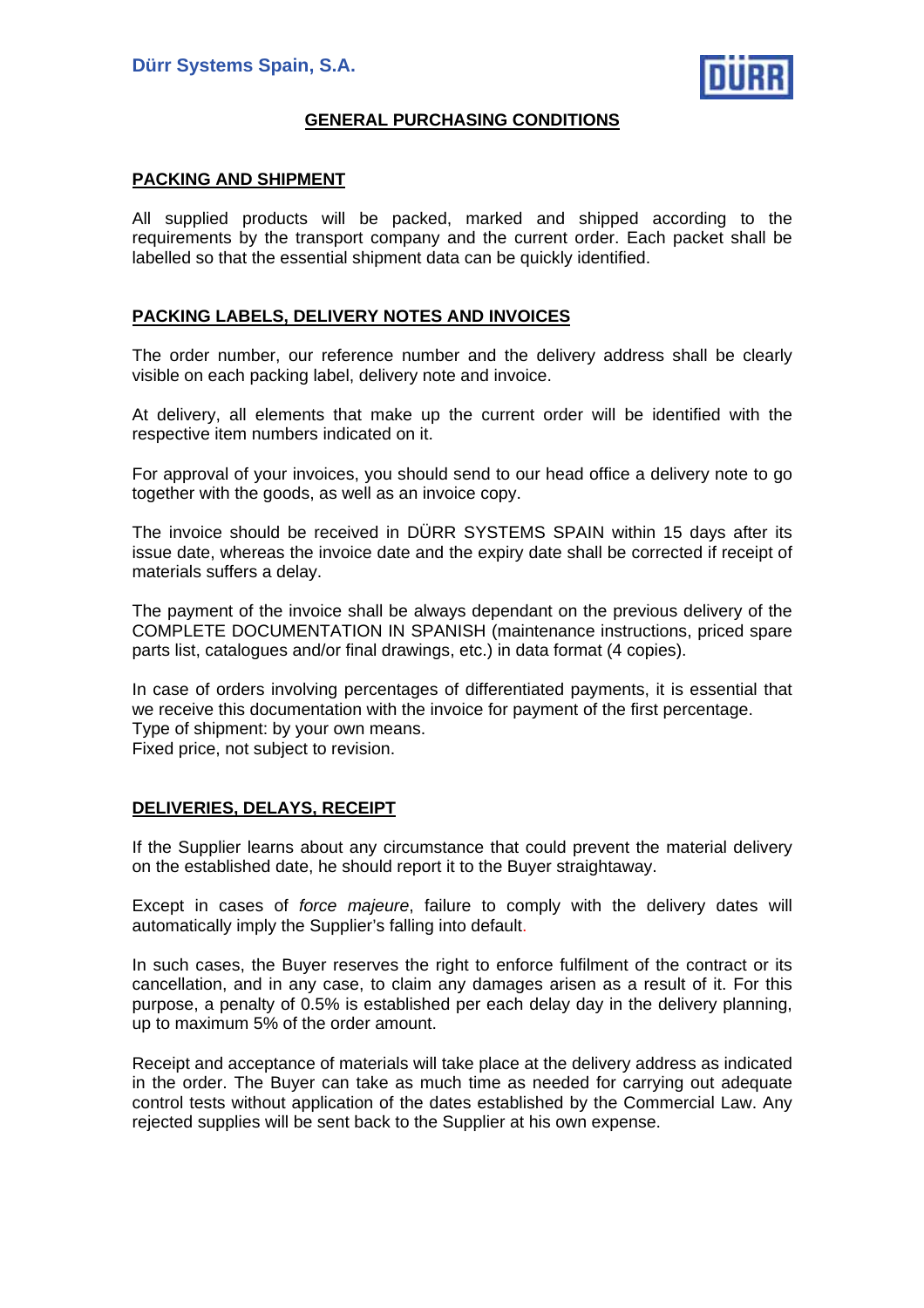

## **GUARANTEE**

The Supplier guarantees the material against any design, manufacturing faults or inadequate execution, for two years after acceptance and commissioning date. Such guarantee implies that the Supplier will repair any damages and fix any faults as soon as he is required to do it and with no charges for the Buyer. In case of non-compliance, the Buyer will be entitled to have the repairs done by third parties, whereas the Supplier will assume the arisen costs. Furthermore, the Supplier guarantees that the material is provided with all safety measures as demanded by the legal prescriptions.

The Buyer reserves the right to retain payment of the last 10% of the order value, which will be subjected to the obligation for guarantee established in it. This retention can be replaced by the provision of an equivalent bank warrant, according to the model supplied by the Buyer.

### **BINDING**

We will be only bound by orders that have been authorised in writing and by the terms or conditions that appear on them. Any conditions that may differ from those established hereby will only be valid if they have been accepted by us expressly in writing.

No full or partial order transfer or subcontracting shall take place unless we give our consent. Under no circumstances can information about our orders and documents be supplied to third parties.

### **SPECIAL CONDITIONS**

Neither payment of each certification or else acceptance or delivery for this purpose of bonds, bills of exchange and other mercantile documents will imply conformity, be it express or tacit, with part of the executed site work; its approval and reception will be adjourned until the Final Reception has taken place after the test period has expired.

#### **CONTRACT TERMINATION**

- 1. Further to the contractual or legal rights about its termination or cancellation, Dürr will be entitled to cancel the full contract or parts of it at any time, including, but without being limited to cases of payment, insolvency or bankrupt problems by the Customer or else termination or cancellation by the Customer.
- 2. In case of termination according to subsection 1 of this paragraph, those products/services delivered by the Supplier up to that date in accordance with the terms of this contract, shall be paid for, provided that the Supplier transfers ownership without delay. The Supplier will receive compensation for those unavoidable and necessary expenses related to the part of the scope of supply that has not been delivered yet. Any other claims by Dürr against the Supplier will not be affected by this clause.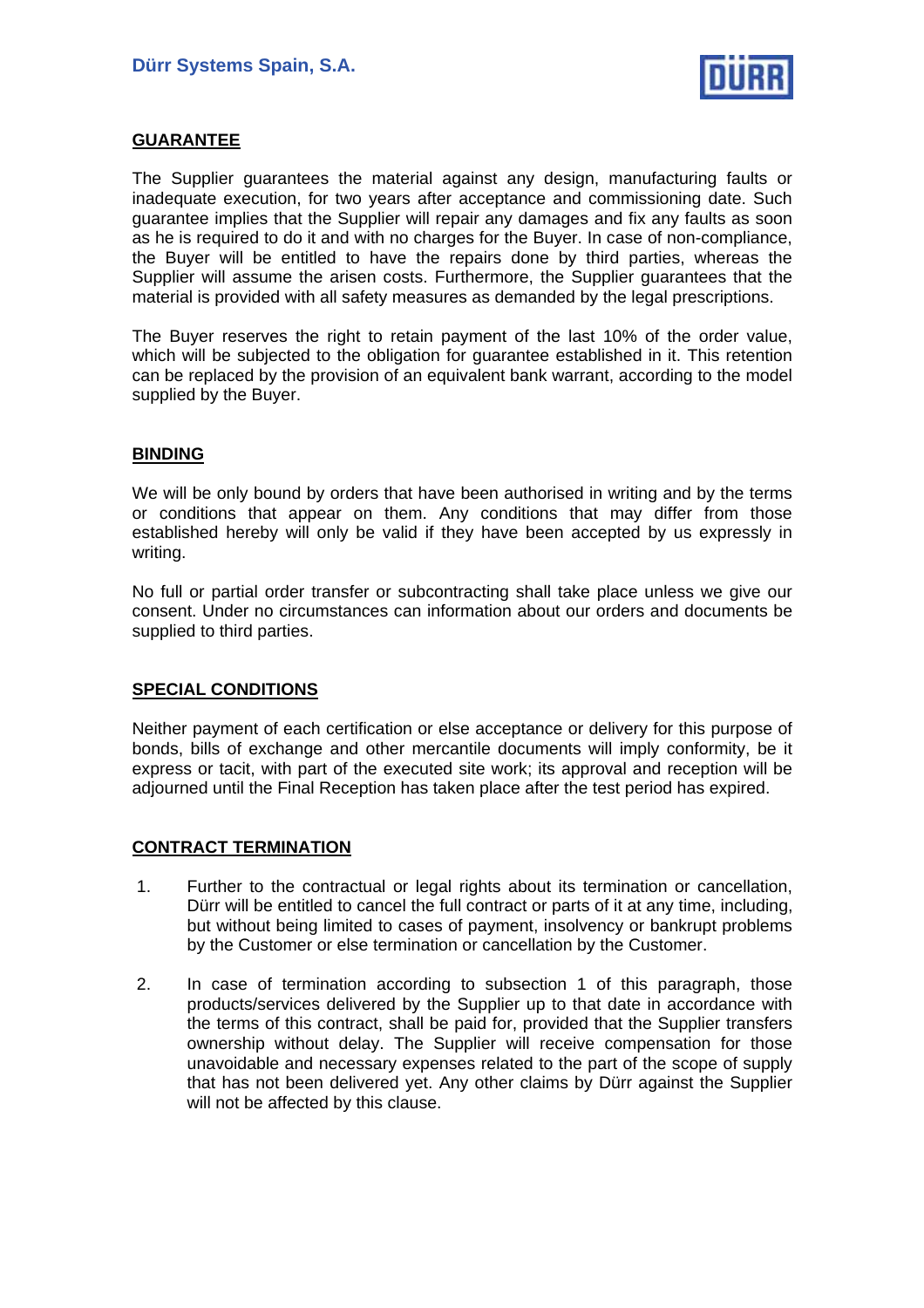

## **PAYMENT TERMS, EXPIRY DATES**

We reserve entitlement to make cash payments with the respective financial discount. The fixed expiry date for all drafts will be **5th** and **20th** of each month, after the time limit has gone by.

## **JURISDICTION**

In order to settle any disputes arisen as a result of the present order, both parties will be subjected to the local jurisdiction and the Courts of the Buyer's land.

#### **VERY IMPORTANT All parts should be absolutely silicon-free**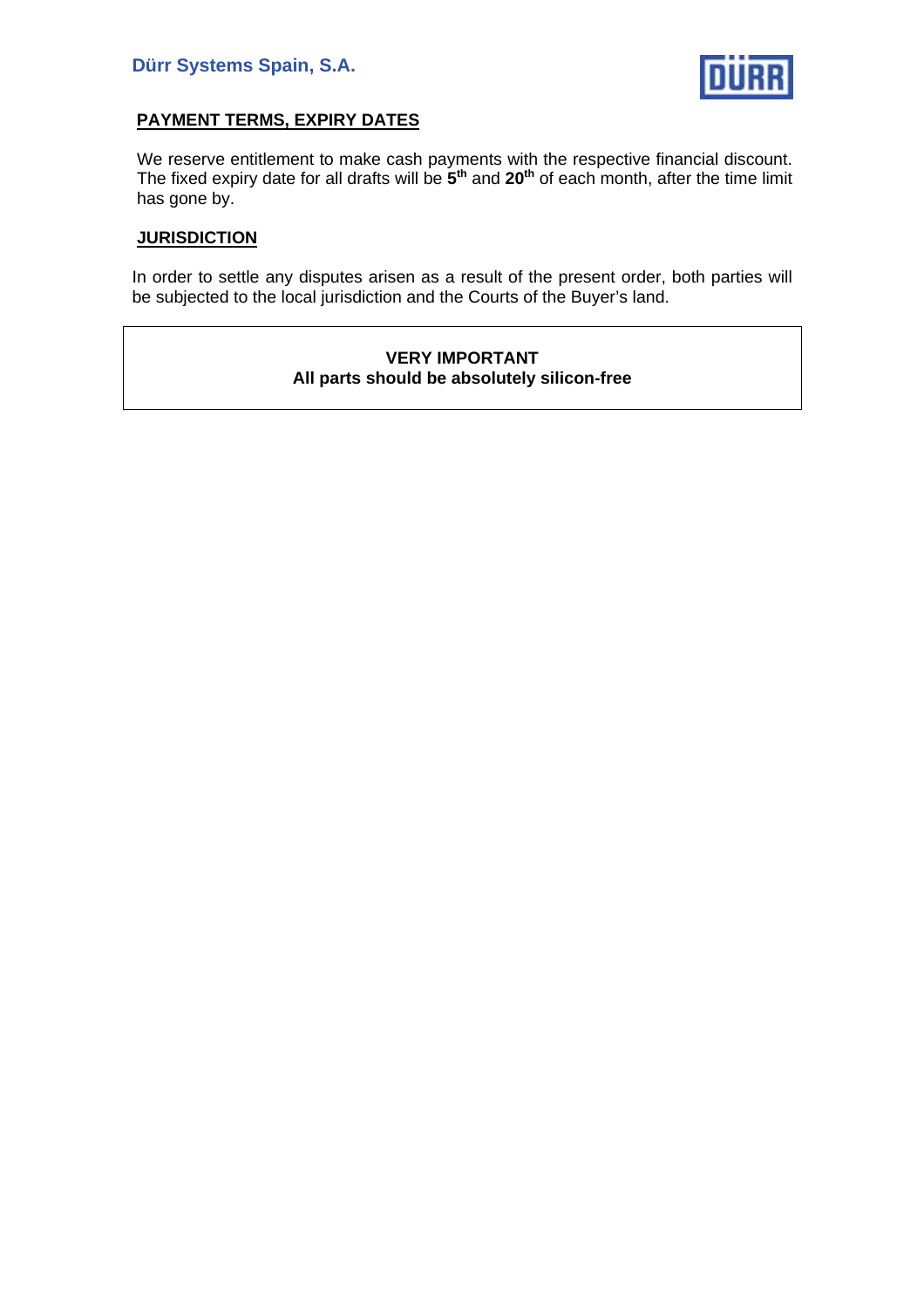

### *Classification of safety related infractions and sanctions*

The following describes the classification of non-compliances regarding safety and sanctions to be applied in each case.

Clarifying that in the case of any non-compliance that was not initially detailed in the following list, the corresponding sanction will be studied.

In the case that the client has a more restrictive list of sanctions than the following one, the one form the client will be applied.

### **1. CLASSIFICATION - SANCTIONS OF NON-COMPLIANCES**

Non-compliance of the Safety regulations will be sanctioned as follows:

- **1. Class I** a non-compliance that is not a probable cause of death, serious injury.
- **2. Class II** a serious non-compliance that is not a probable cause of death, but could cause serious injury.
- **3. Class III**  A serious or voluntary non-compliance of Safety regulations that could potentially cause death, serious injury to the employee or to third parties.

#### **SANCTIONS**

- A. *Class I Non-compliance*
- 1. **First Non-compliance -** the employee will receive a note and training from his/her immediate superior + company manager (registering this notation warning in writing). The non-complying company will receive an economic fine of 250 Euros for each first class-I non-compliance
- 2. **Second Non-compliance -** suspension of the works pass for a period of 1 business day. After the suspension and before returning the pass to the employee, this latter should receive a Safety orientation talk -recycling talk-, focussed on the non-compliance committed to avoid its recurrence.

The non-complying company will receive an economic fine of 500 Euros for each second class-I non-compliance.

3. **Third Non-compliance -** prohibition of access to all DÜRR works for a period of 3 months. The non-complying company will receive an economic fine of 1,000 Euros for each third class-I non-compliance

After the 3-month suspension and before returning the pass to the employee, this latter should receive a Safety Orientation-recycling talk-, focussed on the non-compliance committed as well as general safety training.

If after the 3-month suspension, the employee causes another class-I non-compliance within a period of 1 year, his/her collaboration in future DÜRR projects will be analyzed.

#### *B. Class II Non-compliance*

**1. First Non-compliance -** this non-compliance-warning should be registered and the employee will receive a written warning. He/She should receive a recycling-re-education talk to avoid any repetition.

The non-complying company will receive an economic fine of 1,000 Euros for each first class-II non-compliance

2. **Second Non-compliance -** immediate suspension of the works pass for a period of 3 consecutive business days.

After the 3-day suspension and before returning the pass to the employee, this latter should receive a Safety Orientation talk, focussed on the non-compliance committed.

The non-complying company will receive an economic fine of 2,500 Euros for each second class-II non-compliance

3. **Third Non-compliance -** immediate suspensions of the work pass (and to other DÜRR projects) for period of 6 months.

The non-complying company will receive an economic fine of 6,250 Euros for each third class-II non-compliance.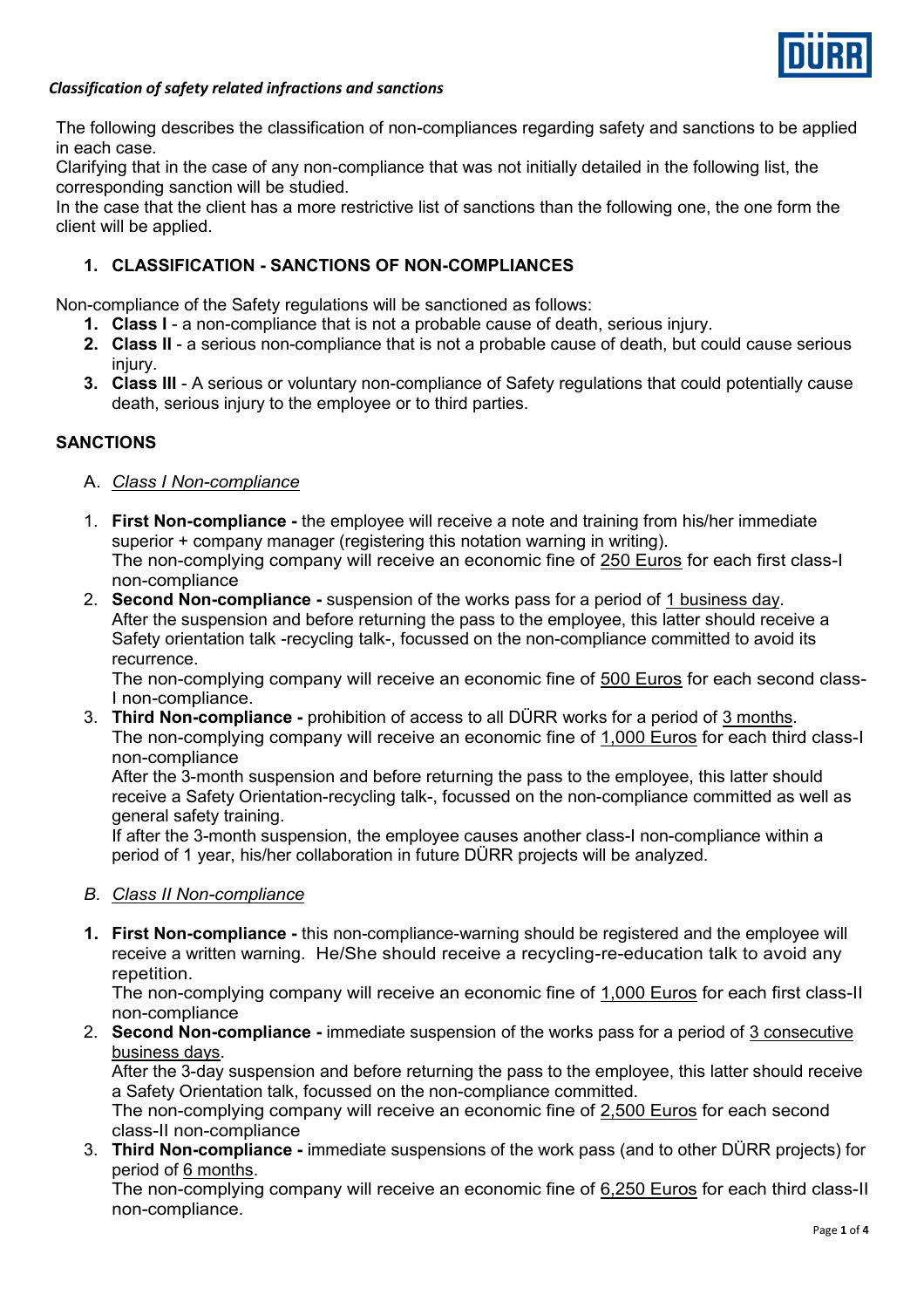

- a. After the 6-month suspension, the employee should receive a Safety orientation talkrecycling talk, focussed on the non-compliance committed as well as general safety training as well as general safety training.
- b. If after the 6-month suspension, the employee causes another class-II non-compliance within a period of 1 year, his/her collaboration in future DÜRR projects will be analyzed.

## *C. Class III Non-compliance*

1. **First Non-compliance -** immediate suspension of the works pass for a period of 5 consecutive business days.

The non-complying company will receive an economic fine of 1.5% (at least 2,500 Euros) of the order value issued by DÜRR for each first class-III non-compliance.

- a. After the 5-day suspension and before returning the pass to the employee, this latter should receive a Safety Orientation-recycling talk-, to avoid its recurrence as well as general safety training talk.
- 2. **Second Non-compliance -** immediate suspension of the works pass for a period of no less than 1 year.

The non-complying company will receive an economic fine of 4% (at least 6,250 Euros) of the order value issued by DÜRR for each second class-III non-compliance

- a. After the 1-year suspension and before returning the pass to the employee, this latter should receive a Safety Orientation talk, focussed on the non-compliance committed as well as general works introduction training.
- b. If after the 1-year suspension, the employee causes another class-III non-compliance within a period of 1 year, he/she will be prohibited in all DÜRR projects.

## **2. DURATION AND ACCUMULATION OF SANCTIONS**

The duration of expulsions of non-complying personnel from the works, as well as the sanctions, are those indicated in the previous point of this procedure and which are applied based on each project-works independently.

Exceptionally an expulsion sanction of an employee (not economic sanctions) can be made extensive to other projects according to the re-incidence of serious non-compliance by any employee in cases of serious non-compliances.

Economic penalties will apply to each project-works independently.

Long duration works:

- If after 3 months, the company has not committed any new safety non-compliance-infraction, its "record of infractions" will be reset and from then on, it will start again as if at the beginning of the project.
- If after 3 months after the infraction, the offender has not committed another infraction, his/her record of infractions will be reset.

In the case that a company commits multiple infractions or repeatedly does not comply with necessary safety measures, the additional associated Health & Safety costs because of requiring greater control than in other projects will be passed on to the mentioned company.

The accumulation of sanctions: if an operator commits different types of infractions, the corresponding sanction will be applied to the non-compliance of the mentioned type. This means, in the case that an operator has a first class III infraction and later a class II infraction, the corresponding sanction to the first class III infraction and the one corresponding to the first class II infraction will be applied.

## **3. EXAMPLES OF NON-COMPLIANCE OF SAFETY REGULATIONS**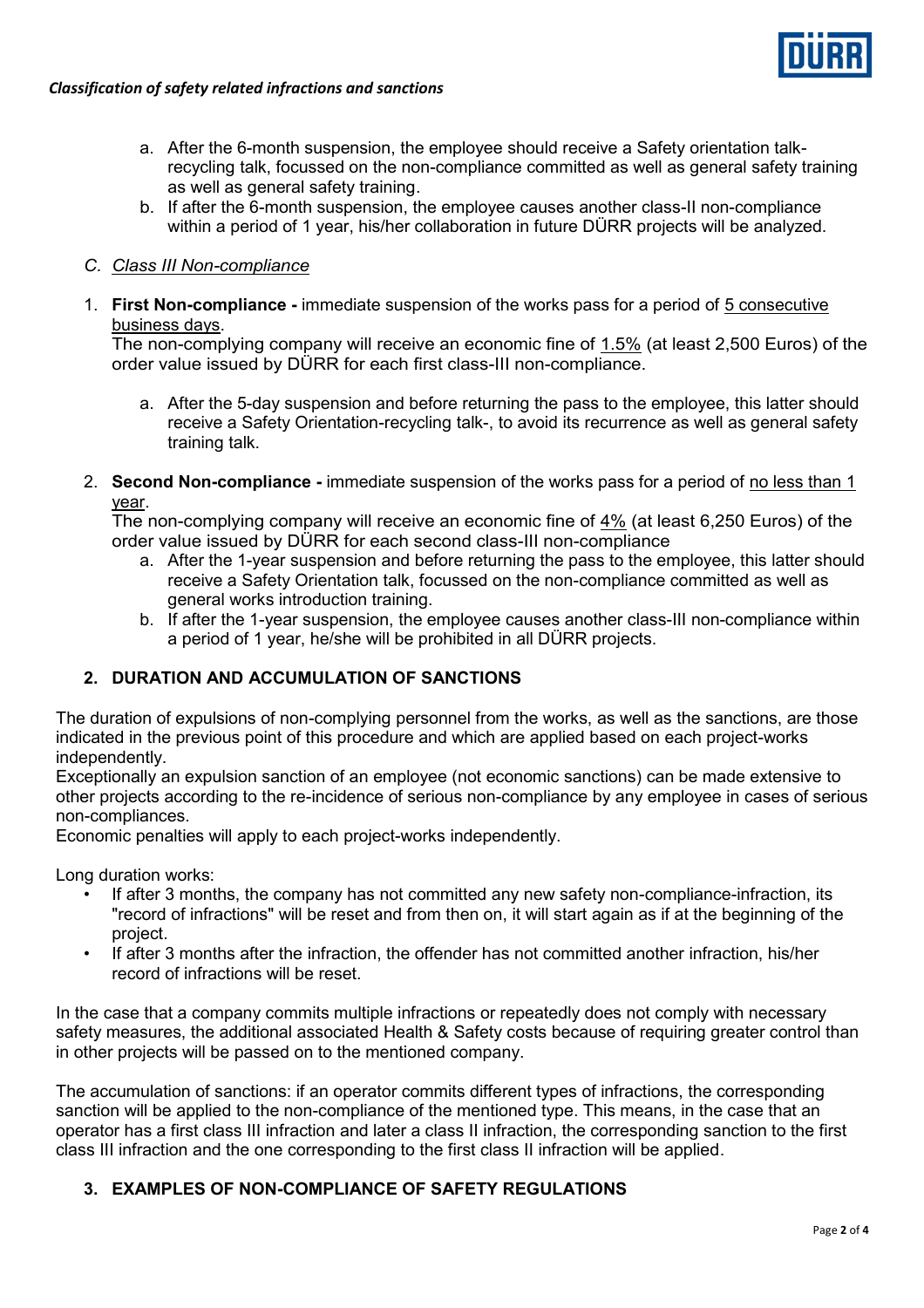

### *Classification of safety related infractions and sanctions*

- A. **Class I** non-compliances include, but are not limited to the following:
	- 1. Not reporting any accident, injury or incident.
	- 2. Not complying with the safety measures for thermal or heat wave stress fatigue.
	- 3. Running on the site.
	- 4. Non-compliance of the parking regulations (blocking emergency passageways, parking in prohibited parking areas, blocking emergency equipment, etc.).
	- 5. Unauthorized access to work areas.
	- 6. Not using ladders in adequate positions (crouching, ultimate and penultimate step, back to the ladder.
	- 7. Not using personal protection equipment (when this does not mean high hazard risk for the employee).

## B. **Class II** non-compliances include, but are not limited to the following:

- 1. Driving a vehicle, without a license and/or authorization.
- 2. Leaving keys in the ignition of elevator platforms or forklift trucks.
- 3. Unsafe driving of an industrial vehicle, standing on a moving vehicle.
- 4. PPEs: Not using safety helmets, Safety goggles, Facial protections, Anti-cut sleeves or other PPE in the work area. Not using protection 5 anti-cut gloves when handling metallic pieces pushing carts

Inadequately using Safety Equipment (reflective vest in high temperature works, paper filters for steam vapours...).

- 5. Not keeping body members inside the limits of an industrial vehicle while driving the same.
- 6. Not complying with traffic signs or excess speed.
- 7. Not placing barriers, cones, signs, marking areas or having a support resource/banksman whenever necessary.
- 8. Not having protection against indirect or direct contact with electricity and using poor condition extension cables.
- 9. Driving an industrial vehicle without claxon or lights.
- 10. Incorrect storage or transport of gas cylinders. Inadequately transporting welding bottles.
- 11. Not using the necessary Personal Protection Equipment for works with electricity hazard.
- 12. Using portable electrical tools without appropriate protection.
- 13. Smoking in non-smoking areas.
- 14. Observing and ignoring a CLASS III non-compliance by another employee.
- 15. Using equipment not authorized by works regulations.
- 16. Using poor condition ladders or ones not apt for the type of work.
- 17. Non-presence of a Health & Safety resource in high hazard works.
- 18. Not complying with the described work method.
- 19. Use of a mobile phone in areas where there is movement of vehicles, machines, fork-lifts.

**Class III** non-compliances include, but are not limited to the following:

- 1. Handling Cranes, MEWP (Mobile Equipment working Platform), Fork-lift Trucks, etc., and not having a valid driving license, (specific theory-practice training).
- 2. Not correctly using the anti-fall protection while working on a MEWP (Mobile Equipment Working Platform).
- 3. Aerial works: Not using anti-fall protection whenever necessary anchored to a homologatedstructural point.
	- Using inadequate-unsafe anchoring points.
- 4. Being at less than 2 m from the edge of a roof without appropriate safety equipment, while working or performing a task.
- 5. Leaving an area unprotected where there is a falling hazard from a different level.
- 6. Not having correctly consigned the power supply.
- 7. Using cutting or welding equipment, or the use of heat sources without a "working with heat" permit.
- 8. Not complying with the instructions from the Safety Coordinator-Prevention Technician.
- 9. Theft. Vandalism. Violent acts.
- 10. Entry without permission or unsafe work in a Confined Space, without a rescue plan or without a